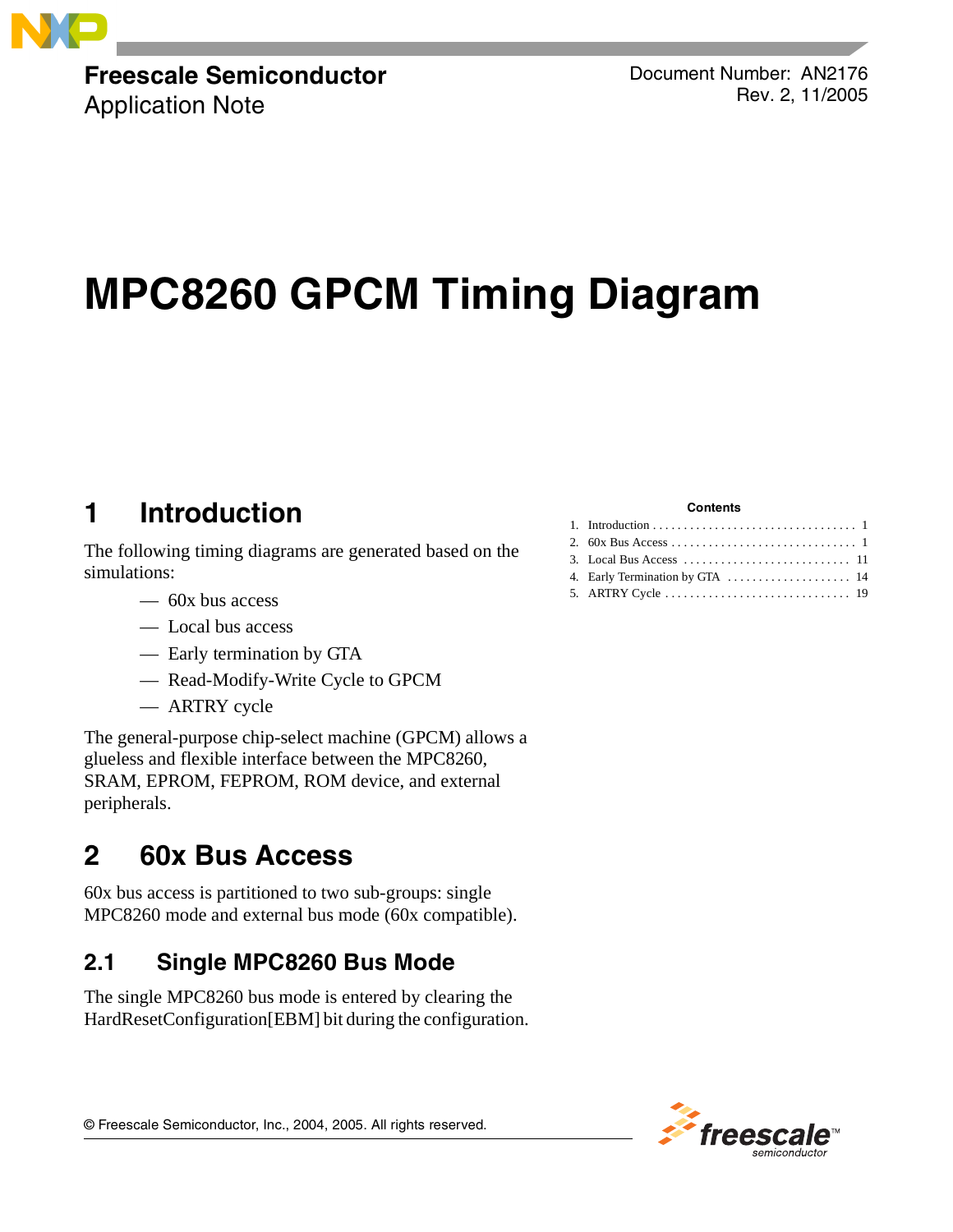

Under this bus mode, the MPC8260 is the only bus master device in the system. The internal memory controller controls all devices on the external bus. All the 60x bus signals can not be used by the slave device because the addresses have memory timing, not address/data tenure timing.

All the timing diagrams are for 32-bit access, while port sizes are either 64 or 16. Other combinations of data size and port size are similar.

Assemble Language Example:

# Set SIUMCR[BCTLC] to control the BCTL0 polarity addis r2, r0, 0x0000 ori r2, r2, 0x0000 addis r1, r0, 0x0f01 ori r1, r1, 0x0000 stw r2, 0x0000(r1)

# Set OR1 to 0xffff\_0860 addis r2, r0, 0xffff ori r2, r2, 0x0860 addis r1, r0, 0x0f01 ori r1, r1, 0x010c stw r2, 0x0000(r1)

# Set BR1 = 0x0100\_0001 addis r2, r0, 0x0100 ori r2, r2, 0x0001 addis r1, r0, 0x0f01 ori r1, r1, 0x0108 stw r2, 0x0000(r1)

# Set address @r2 addis r2, r0,0x0100 ori r2, r2, 0x0000

# Read from 0x0100\_0018 which is controlled by GPCM lwz r3, 0x0018(r2)

# Write to 0x0100\_0018 which is controlled by GPCM stw r1, 0x0018(r2)

### **Notes:**

Basic steps to program GPCM: (1) For 60x bus, program SIUMCR[BCTLC] for BCTL0 polarity.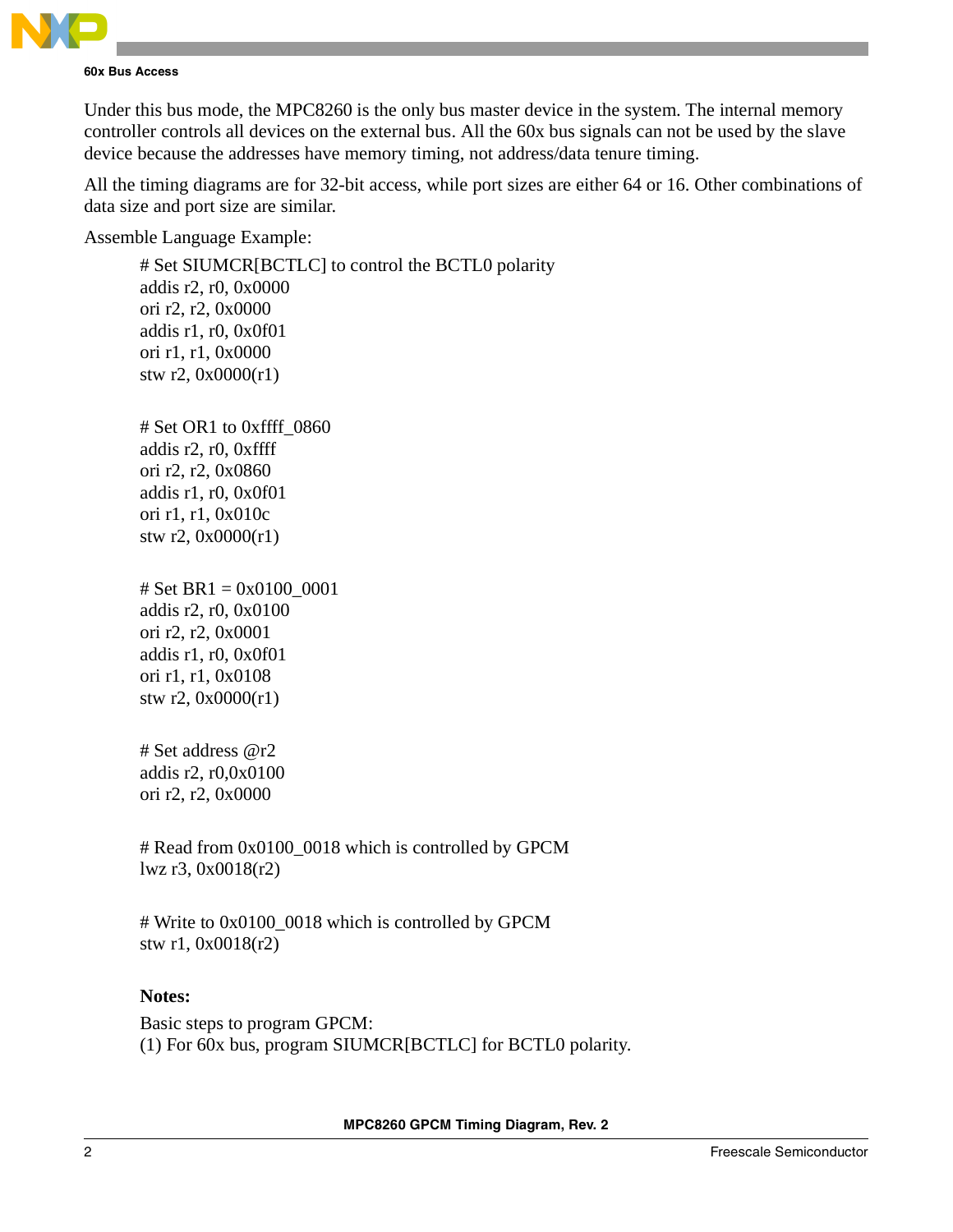

(2) Program ORx for CS and WE timing(1).

(3) Program BRx[MS] to select GPCM and appropriate bus, BRx[PS] for port size, etc.

Reference: (1) *MPC8260 PowerQUICC II User's Manual*, P10-53.

### **2.1.1 60x Access in Single MPC8260 Mode, Port Size=64, 32–Bit Read**



**Figure 1. GPCM, 60x, Port Size=64, 32-Bit Read, 5 Cycle Wait**

<sup>1</sup> When GPCM is used for peripheral device, CS is the strobe signal for both read and write. BCTL0 is used to indicate read/write direction. Peripherals drive data bus if CS is asserted.

For memory device, data output is enabled by OE and valid after OE is asserted.

<sup>2</sup> CS timing is controlled by programming ORx.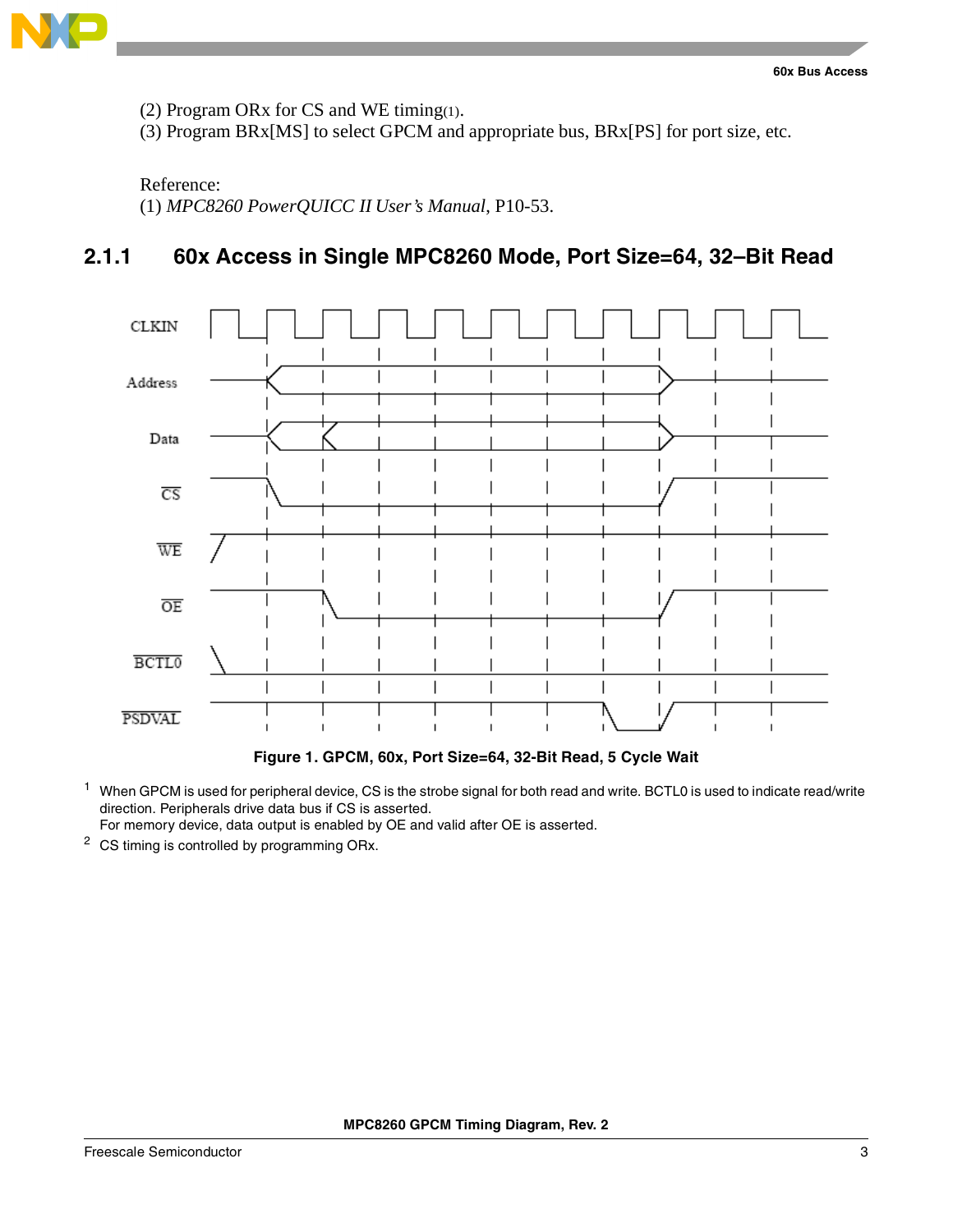



## **2.1.2 60x Access in Single MPC8260 Mode, Port Size=64, 32–Bit Write**

**Figure 2. GPCM, 60x, Port Size=64, 32-Bit Write, 5 Cycle Wait**

 $1$  Data bus might be valid several cycles earlier than CS is asserted.

<sup>2</sup> CS, WE timing is controlled by programming ORx.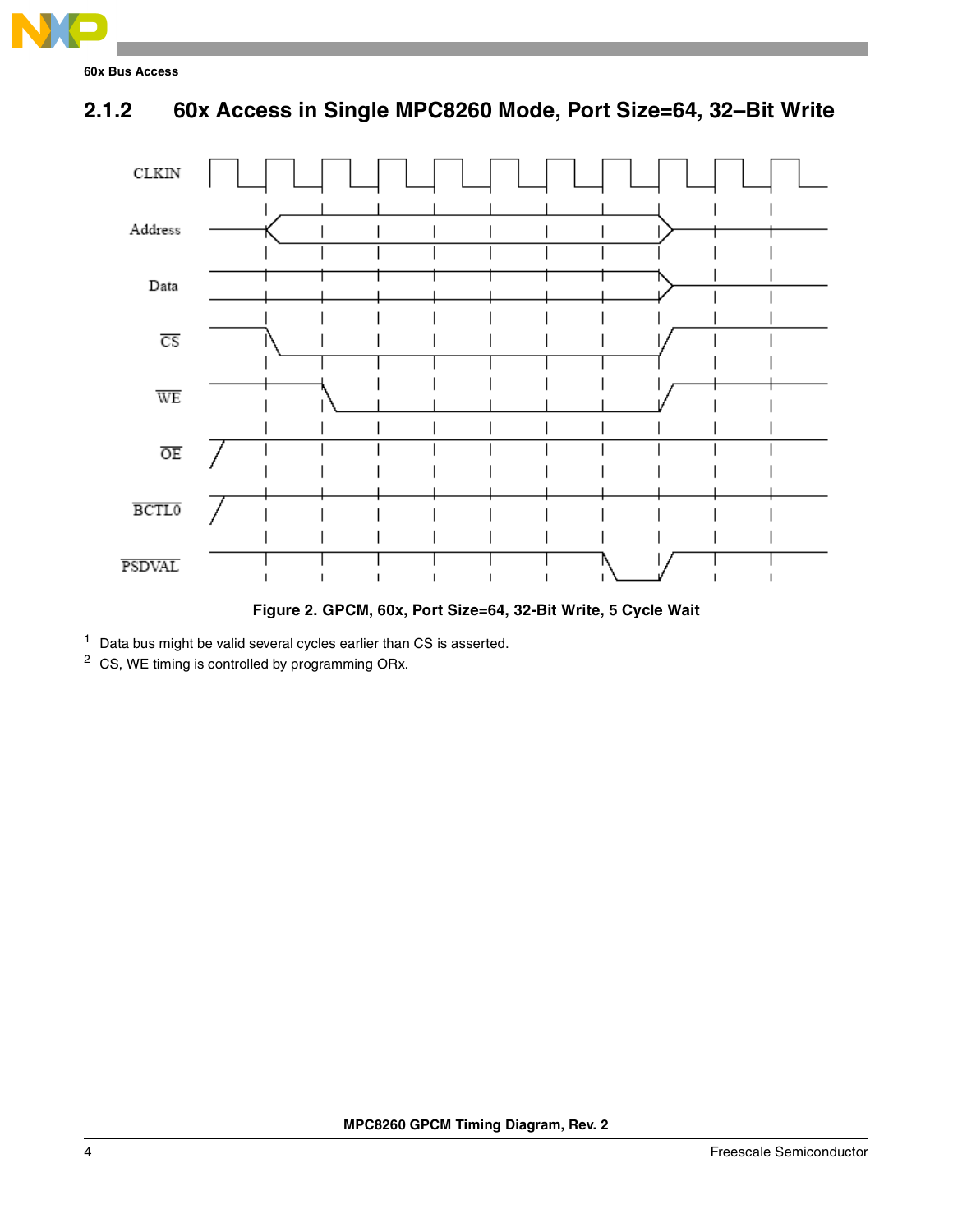

## **2.1.3 60x Access in Single MPC8260 Mode, Port Size=16, 32–Bit Read**



**Figure 3. GPCM, 60x, Port Size=16, 32-Bit Read, 2 Cycle Wait**

- <sup>1</sup> Use the same program except BRx[PS] = 10 to set the port size = 16 bits. Due to port size limitation, the 32-bit access is split to 2 beat 16-bit access.
- <sup>2</sup> When GPCM is used for peripheral device, CS is strobe for both read and write. BCTL0 is used to indicate read/write direction. Peripherals drive data bus if CS is asserted.
- For memory device, data output is enabled by OE and valid after OE is asserted.
- <sup>3</sup> CS timing is controlled by programming ORx.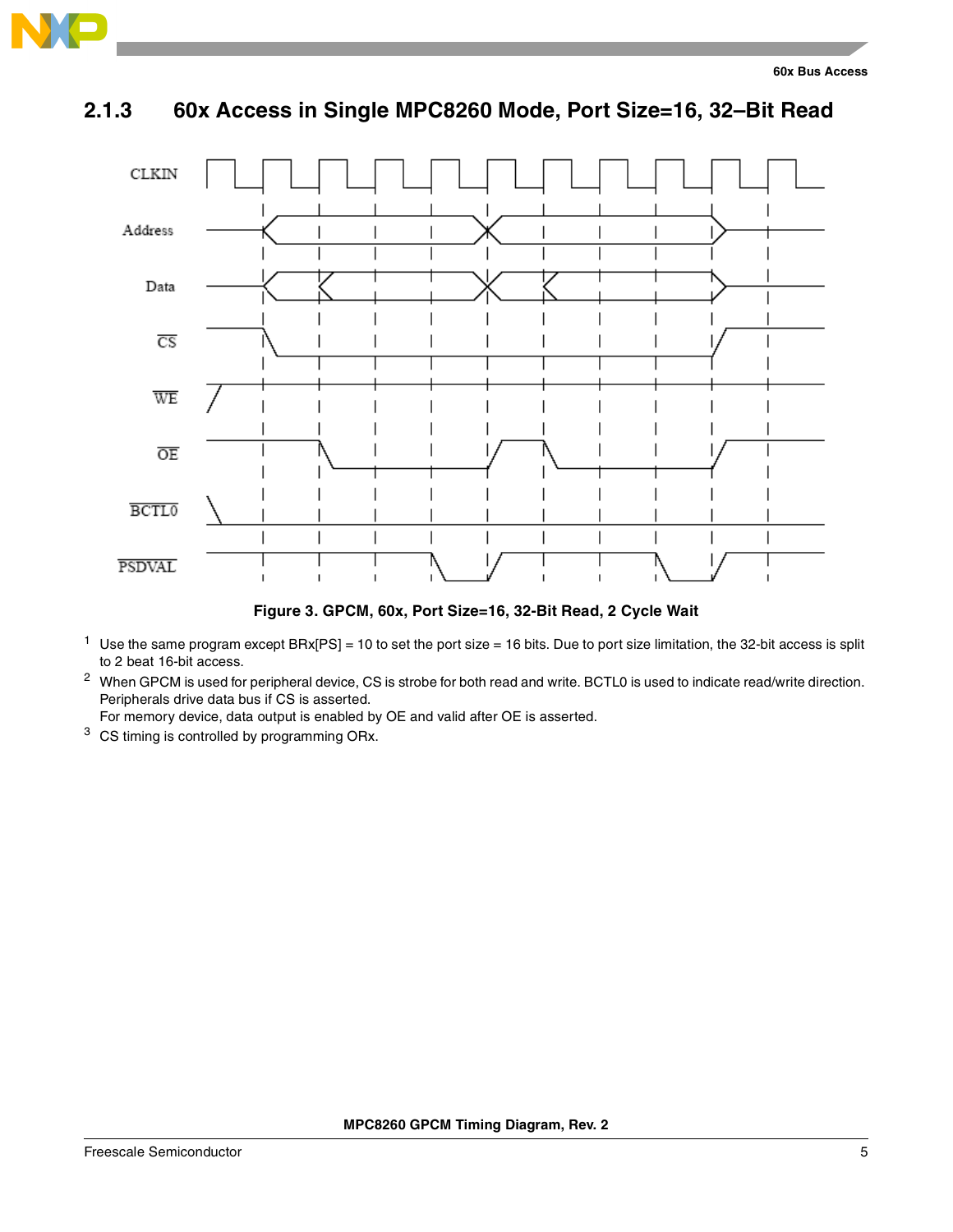





**Figure 4. GPCM, 60x, Port Size=16, 32-Bit Write, 2 Cycle Wait**

- <sup>1</sup> Use the same program except BRx[PS] = 10 to set the port size = 16 bits. Due to port size limitation, the 32-bit access is split to 2 beat 16-bit access.
- <sup>2</sup> When GPCM is used for peripheral device, CS is strobe for both read and write. BCTL0 is used to indicate read/write direction. Peripherals drive data bus if CS is asserted.
- For memory device, data output is enabled by OE and valid after OE is asserted.
- <sup>3</sup> CS, WE timing is controlled by programming ORx.

## **2.2 External Bus Mode (60x Compatible)**

The 60x-compatible bus mode is entered by setting the HardResetConfiguration[EBM] bit during the configuration. Under this bus mode, the lower bits of the 60x address to the memory is controlled by baddr[27:31]. Note that baddr[29:31] is muxed with other signals. The muxing is controlled by SIUMCR[L2CPC]. baddr[29:31] function is chosen when L2CPC bits of configuration word are set to 10 during power up or programming 10 directly to SIUMCR after the configuration.

Assemble Language Example:

Same as GPCM single MPC8260 mode.

### **NOTE**

For external bus mode, all the 60x bus signals are added to better illustrate the 60x bus nature of the access.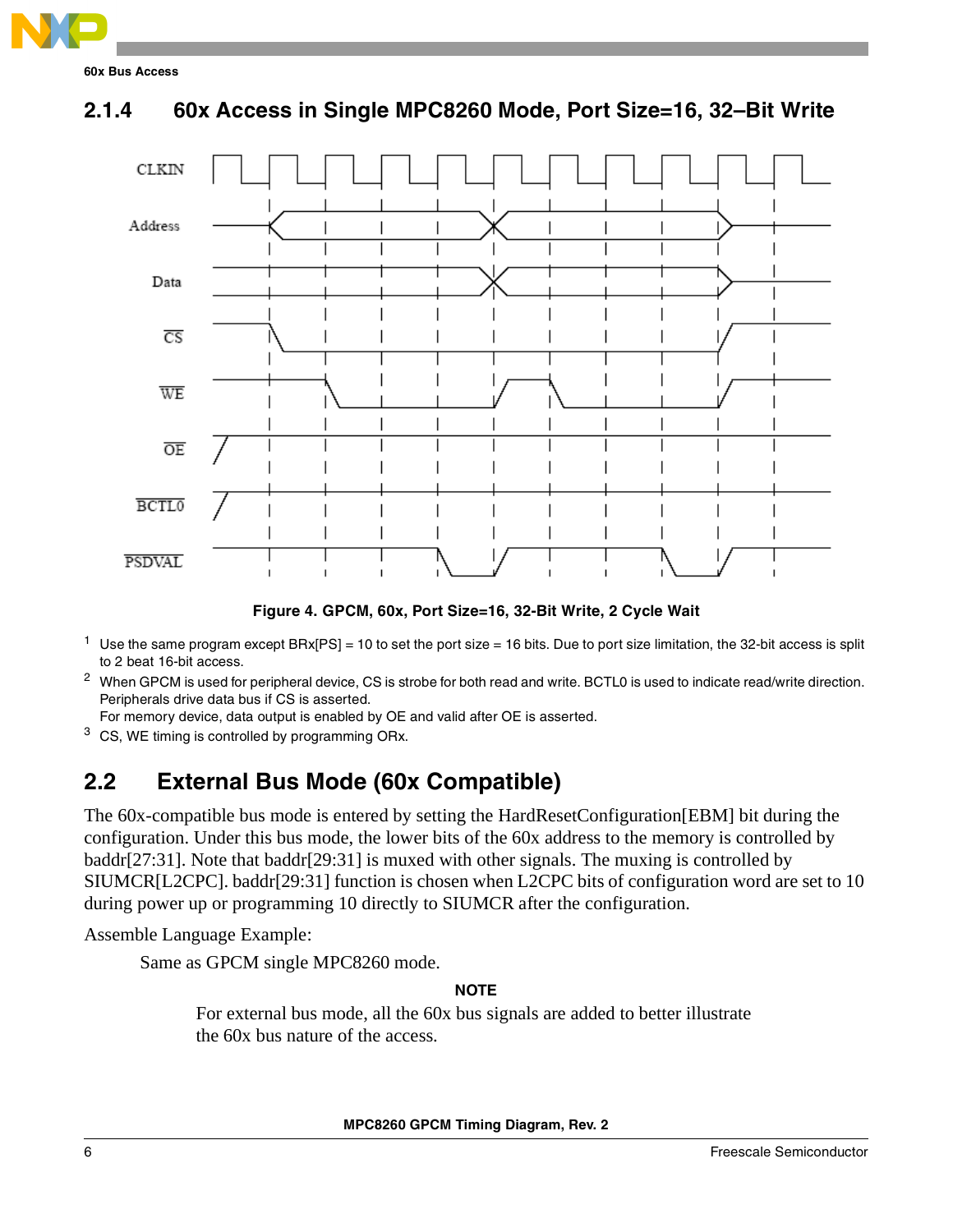



## **2.2.1 60x Bus Access in 60x–Compatible Mode, Port Size = 64, 32–Bit Read**

 $1$  In 60x-compatible mode, ALE should be used to latch the address bus.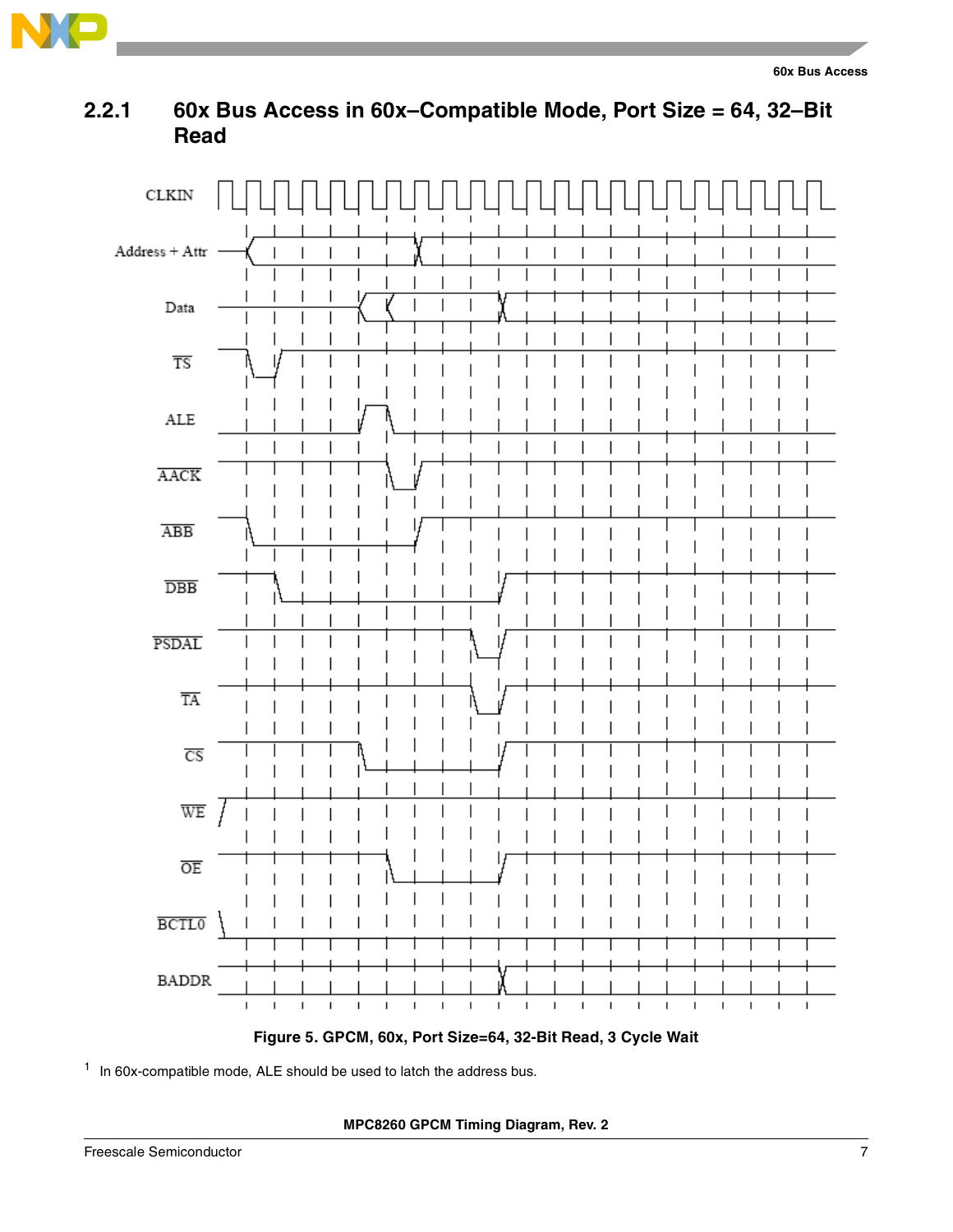



**2.2.2 60x Bus Access in 60x–Compatible Mode, Port Size = 64, 32–Bit Write**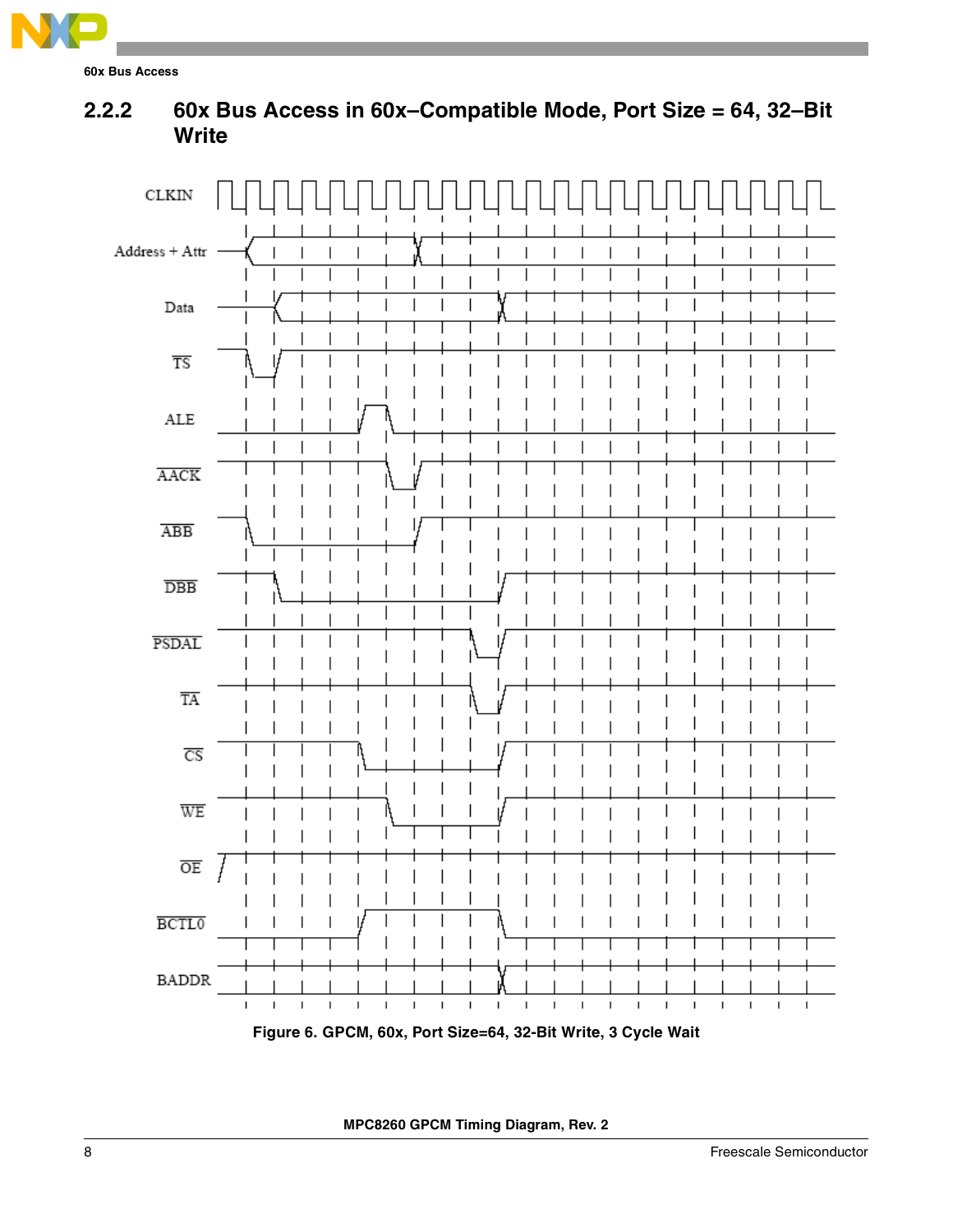



## **2.2.3 60x Bus Access in 60x–Compatible Mode, Port Size = 16, 32–Bit Read**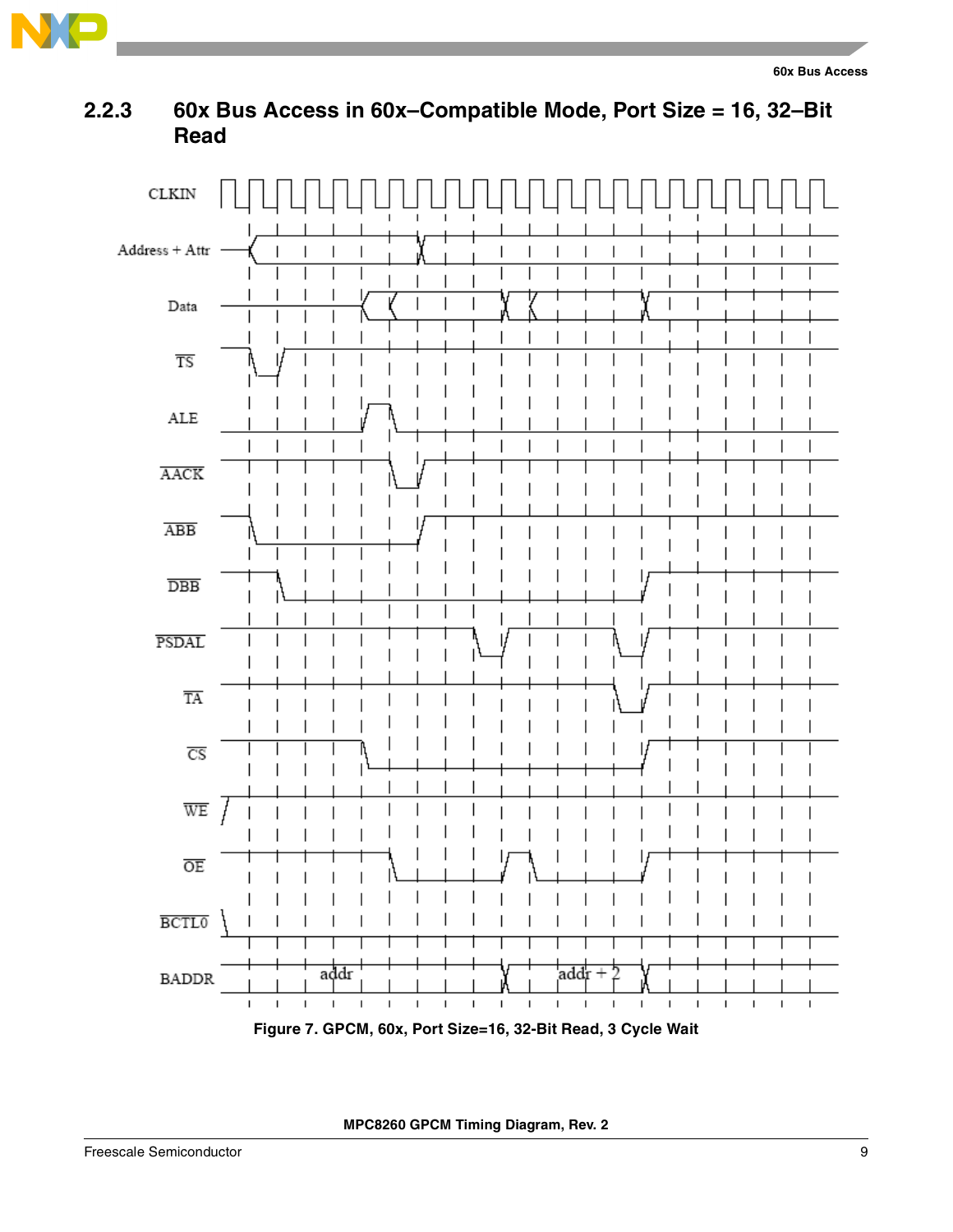



## **2.2.4 60x Bus Access in 60x–Compatible Mode, Port Size = 16, 32–Bit Write**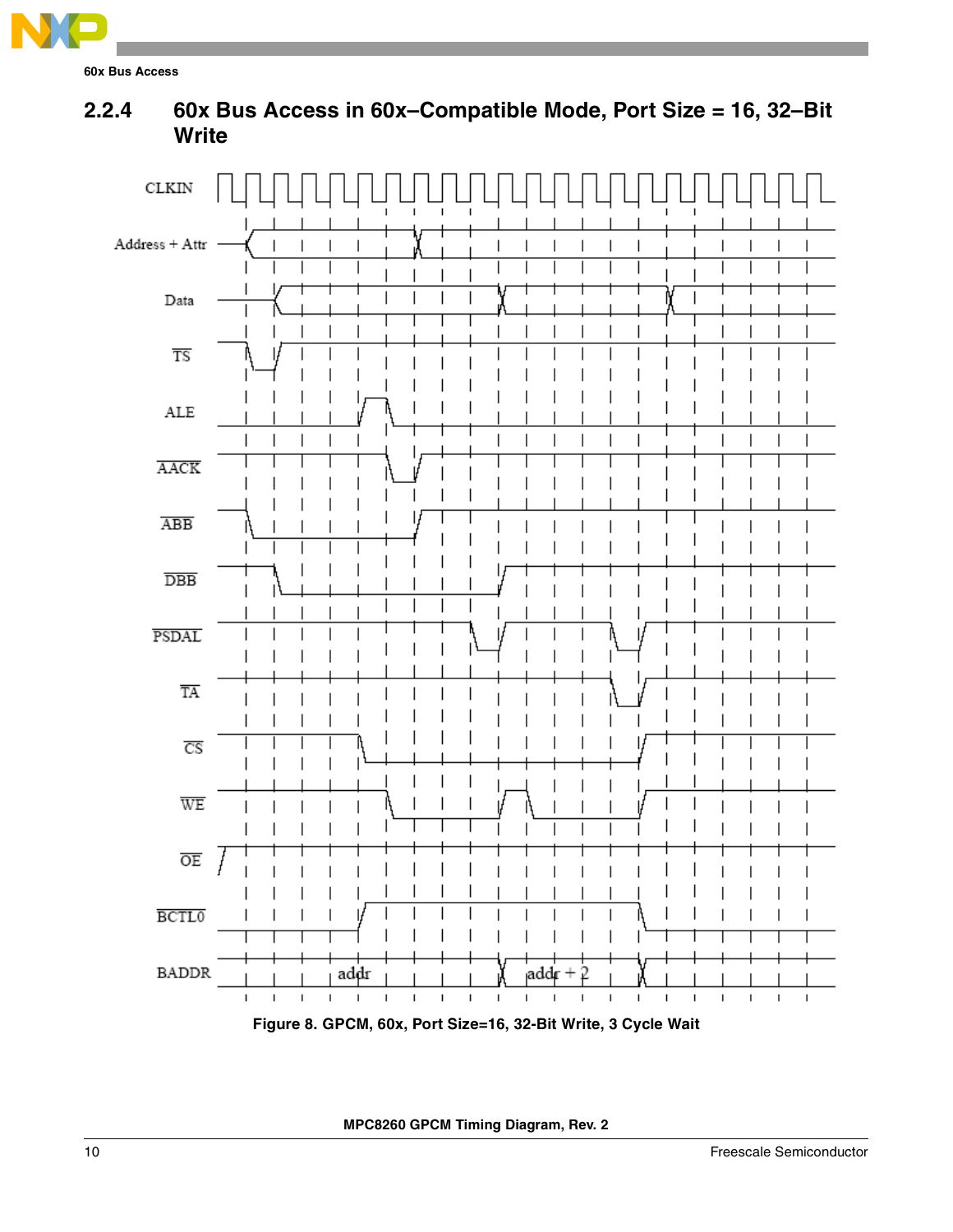



## <span id="page-10-0"></span>**3 Local Bus Access**

Local bus access functions the same for both Single MPC8260 mode and 60x-compatible mode.

Local bus has its own signals:

- LOE for read output enable
- LWE for write enable
- LWR for read/write direction: 0-write; 1-read.

Local address pins are muxed with PCI signals. Local bus function of those pins is chosen by setting HardResetConfiguration[L2CPC] to 00 during configuration or programming them to 00 after configuration.



### **3.1 Local Bus Access, Port Size=32, 32–Bit Read**

<sup>1</sup> When GPCM is used for peripheral device, CS is strobe for both read and write. Data bus is valid after CS is asserted. For memory device, data bus will be valid after LOE is asserted.

<sup>2</sup> CS timing is controlled by programming ORx.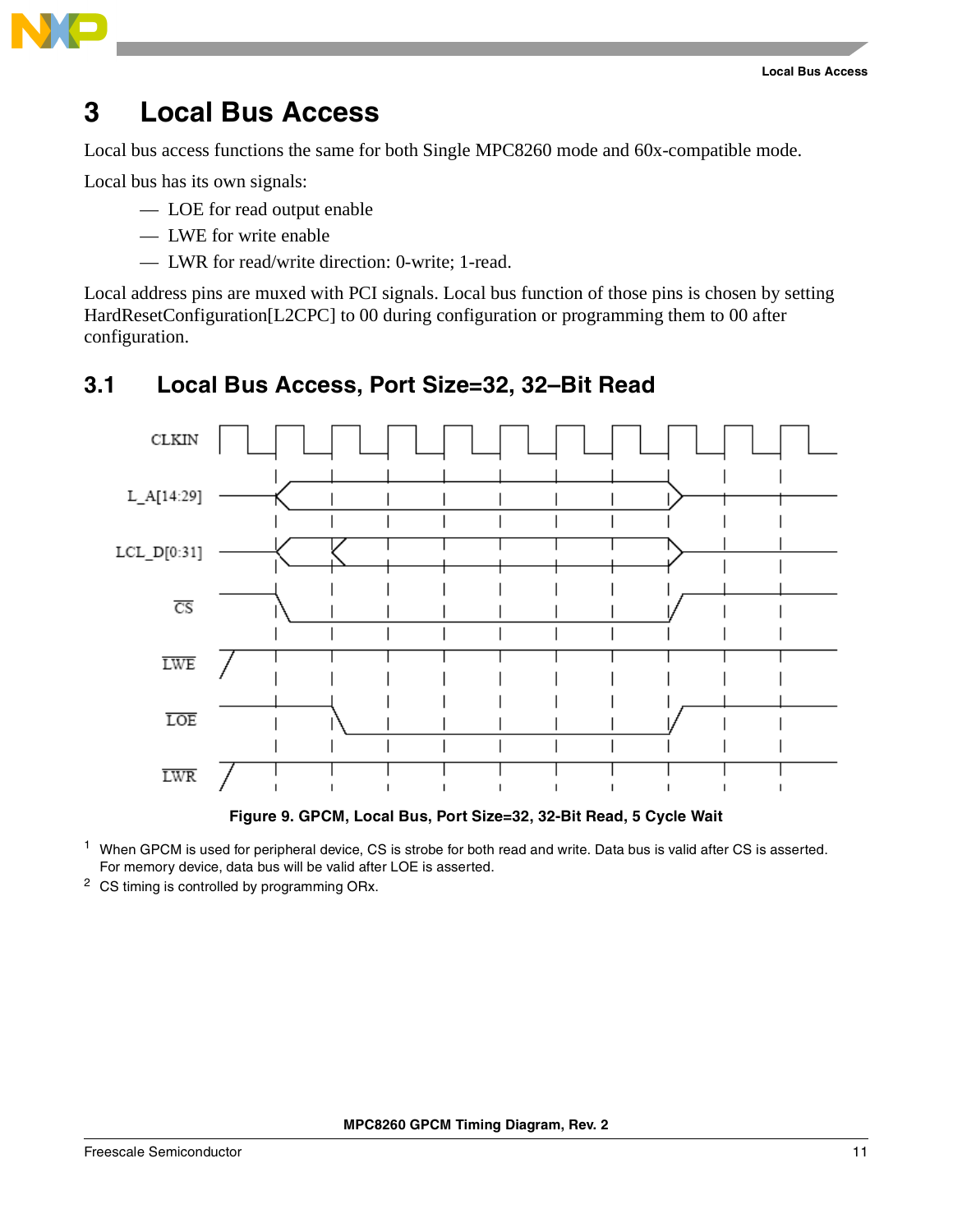

**Local Bus Access**

## **3.2 Local Bus Access, Port Size=32, 32–Bit Write**



**Figure 10. GPCM, Local Bus, Port Size=32, 32-Bit Write, 5 Cycle Wait**

<sup>1</sup> Data bus is valid several cycles earlier than CS is asserted.

<sup>2</sup> CS, LWE timing is controlled by programming ORx.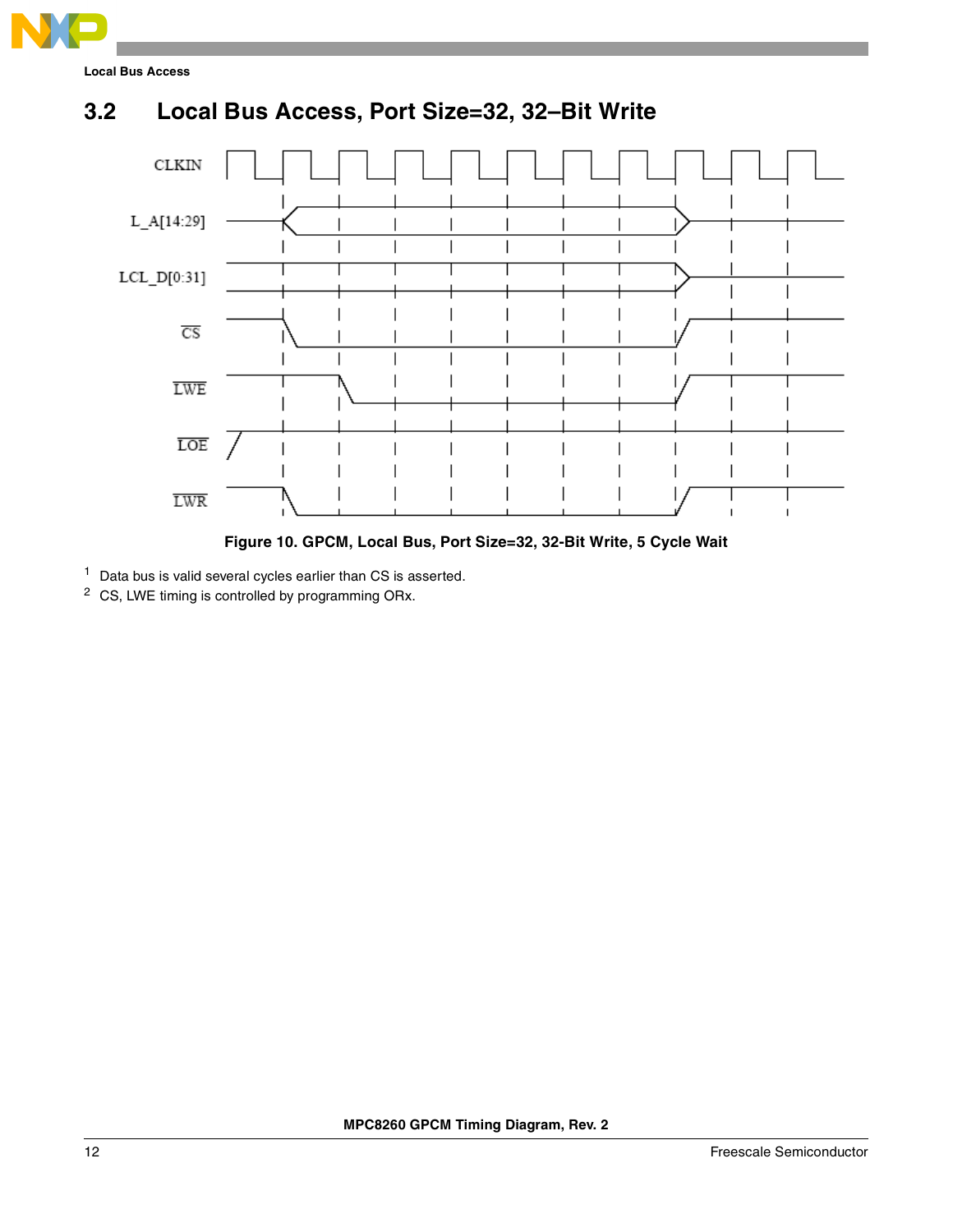

## **3.3 Local Bus Access, Port Size=16, 32–Bit Read**



**Figure 11. GPCM, Local Bus, Port Size=16, 32-Bit Read, 2 Cycle Wait**

- $1$  Use the same program except BRx[PS] = 10 to set the port size = 16 bits. Due to port size limitation, the 32-bit access is split to 2 beat 16-bit access.
- <sup>2</sup> When GPCM is used for peripheral device, CS is strobe for both read and write. LWE is used to indicate read/write direction. Data bus is valid after CS is asserted.

For memory device, data output is enabled by OE and valid after OE is asserted.

<sup>3</sup> CS timing is controlled by programming ORx.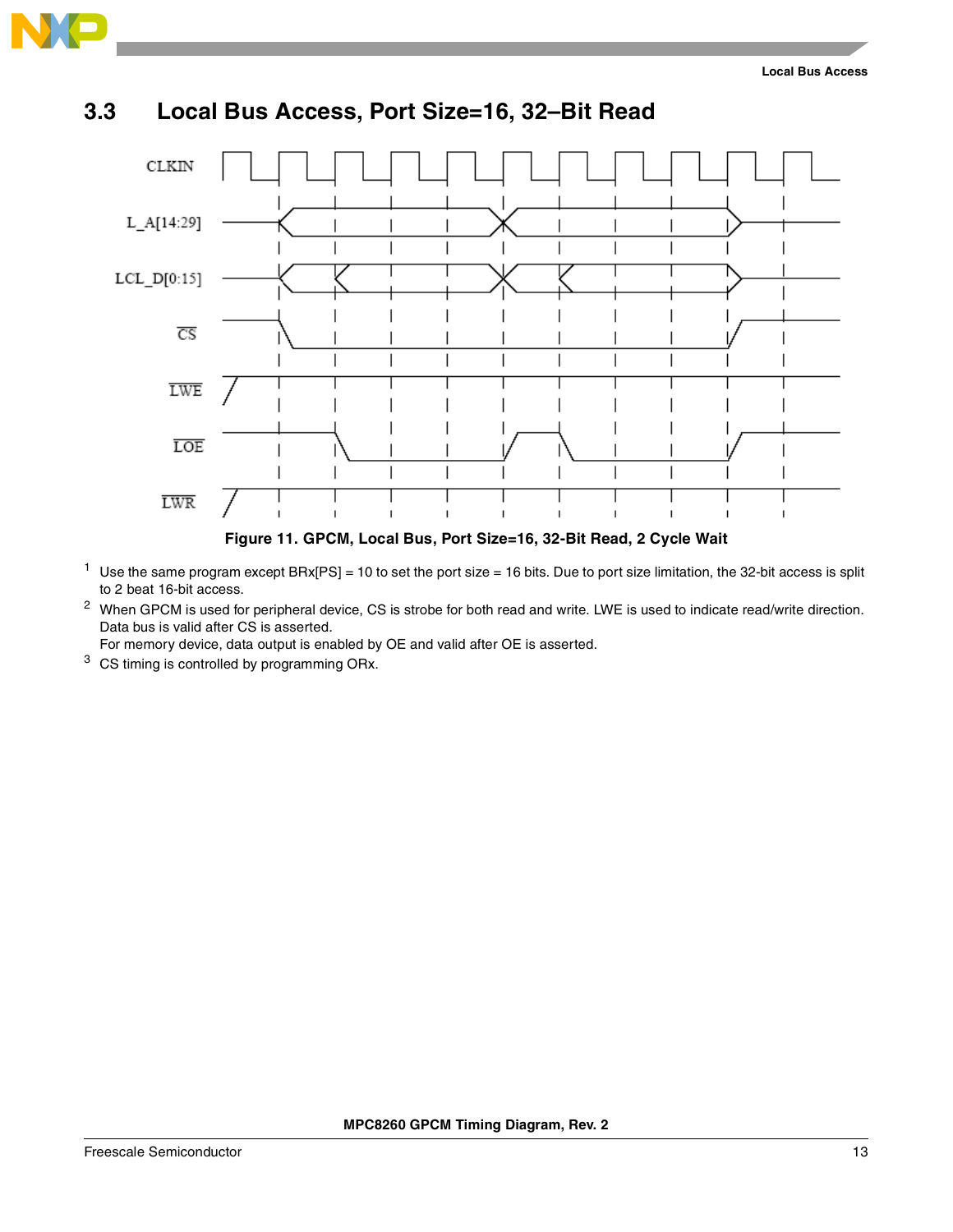

**Early Termination by GTA**

## **3.4 Local Bus Access, Port Size=16, 32–Bit Write**



**Figure 12. GPCM, Local Bus, Port Size=16, 32-Bit Write, 2 Cycle Wait**

- <sup>1</sup> Use the same program except BR1[PS]=10 to set the port size=16 bits. Due to port size limitation, the 32-bit access is split to 2 beat 16-bit access.
- <sup>2</sup> When GPCM is used for peripheral device, CS is strobe for both read and write. LWE is used to indicate read/write direction. Data bus is valid after CS is asserted.
- For memory device, data output is enabled by OE and valid after OE is asserted.
- <sup>3</sup> CS, LWE timing is controlled by programming ORx.

## <span id="page-13-0"></span>**4 Early Termination by GTA**

If ORx[SETA]=0, the PSDVAL is generated by the memory controller. But if GTA is asserted at least two clocks earlier before the wait state counter has expired, the cycle will terminate as a result of GTA assertion. Local bus access is terminated by LGTA.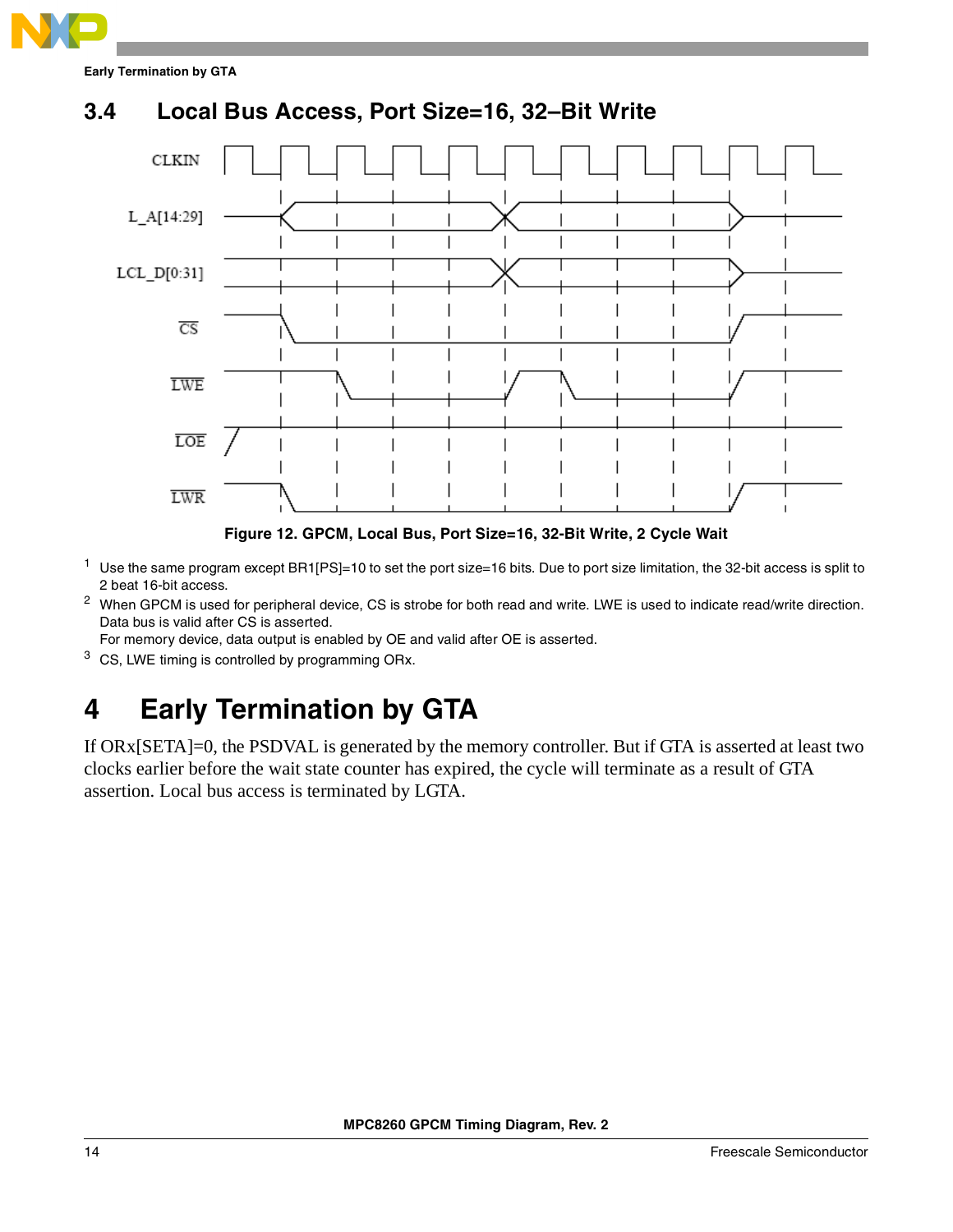



## **4.1 GPCM 60x Bus Access Terminated by GTA**

**Figure 13. GPCM, 60x Bus in 60x Compatible Mode, Port Size=16, 32-bit Read, 6 Cycle Wait**

<sup>1</sup> Due to port size limitation, one 32-bit access is split to two 16-bit access. The first access is terminated normally by internal memory controller with 8 bus cycle wait.

The second access is terminated earlier as a result of GTA assertion.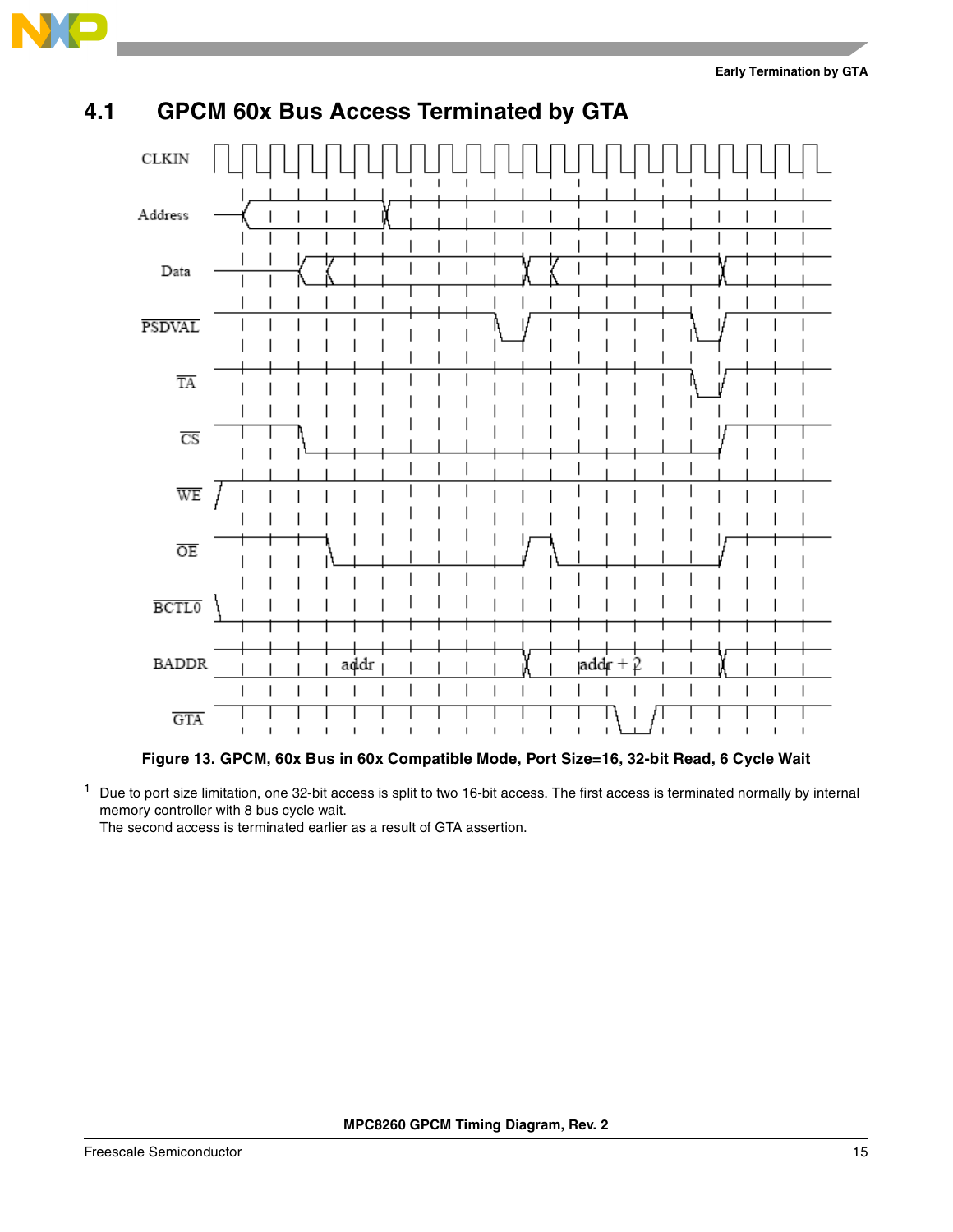**Early Termination by GTA**



## **4.2 GPCM Local Bus Access Terminated by LGTA**

<sup>1</sup> Due to port size limitation, one 32-bit access is split to two 16-bit access. The first access is terminated normally by internal memory controller with 8 bus cycle wait. The second access is terminated earlier as a result of LGTA assertion.

## **4.3 Read–Modify–Write Cycle**

If the GPCM is programmed to do read-modify-write parity checking or ECC correction and checking, every write access to memory that is less than the port size will cause read-modify-write cycle automatically.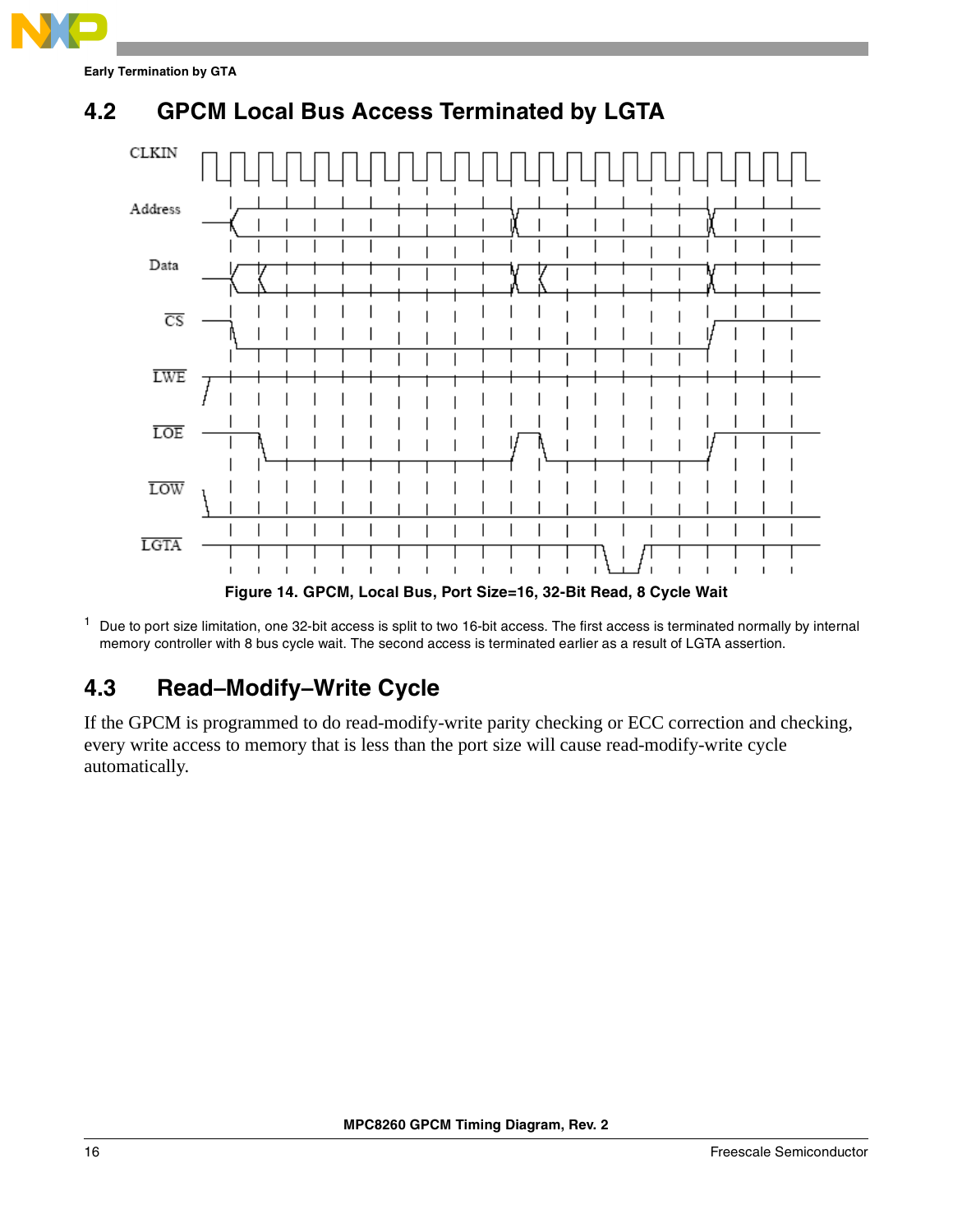

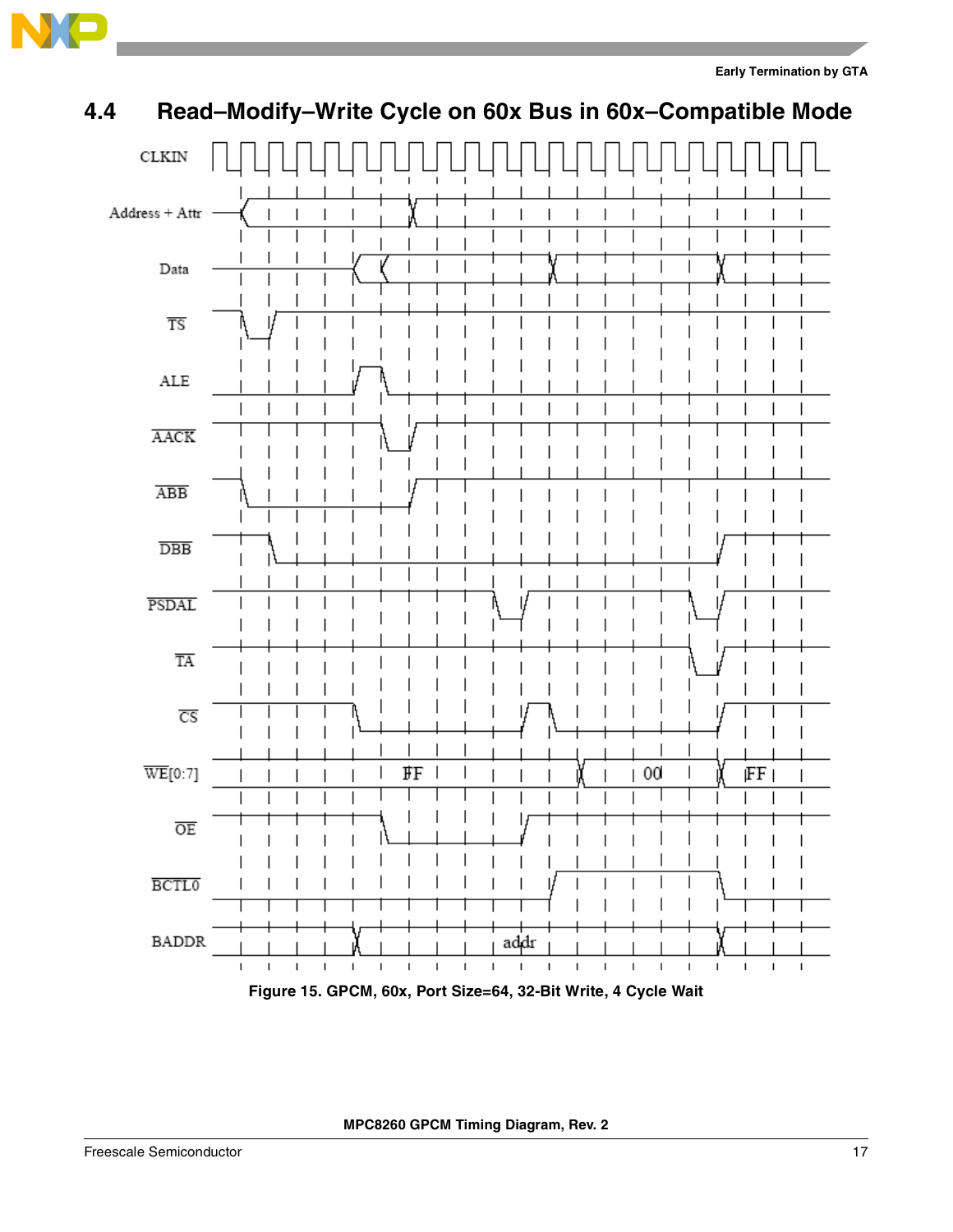**Early Termination by GTA**

## **4.5 Read–Modify–Write Cycle on 60x Bus in Single MPC8260 Mode**



**Figure 16. GPCM, 60x, Port Size=64, 32-Bit Write, 4 Cycle Wait**

 $1$  The RMW cycle is triggered by 32-bit write to port with size of 64.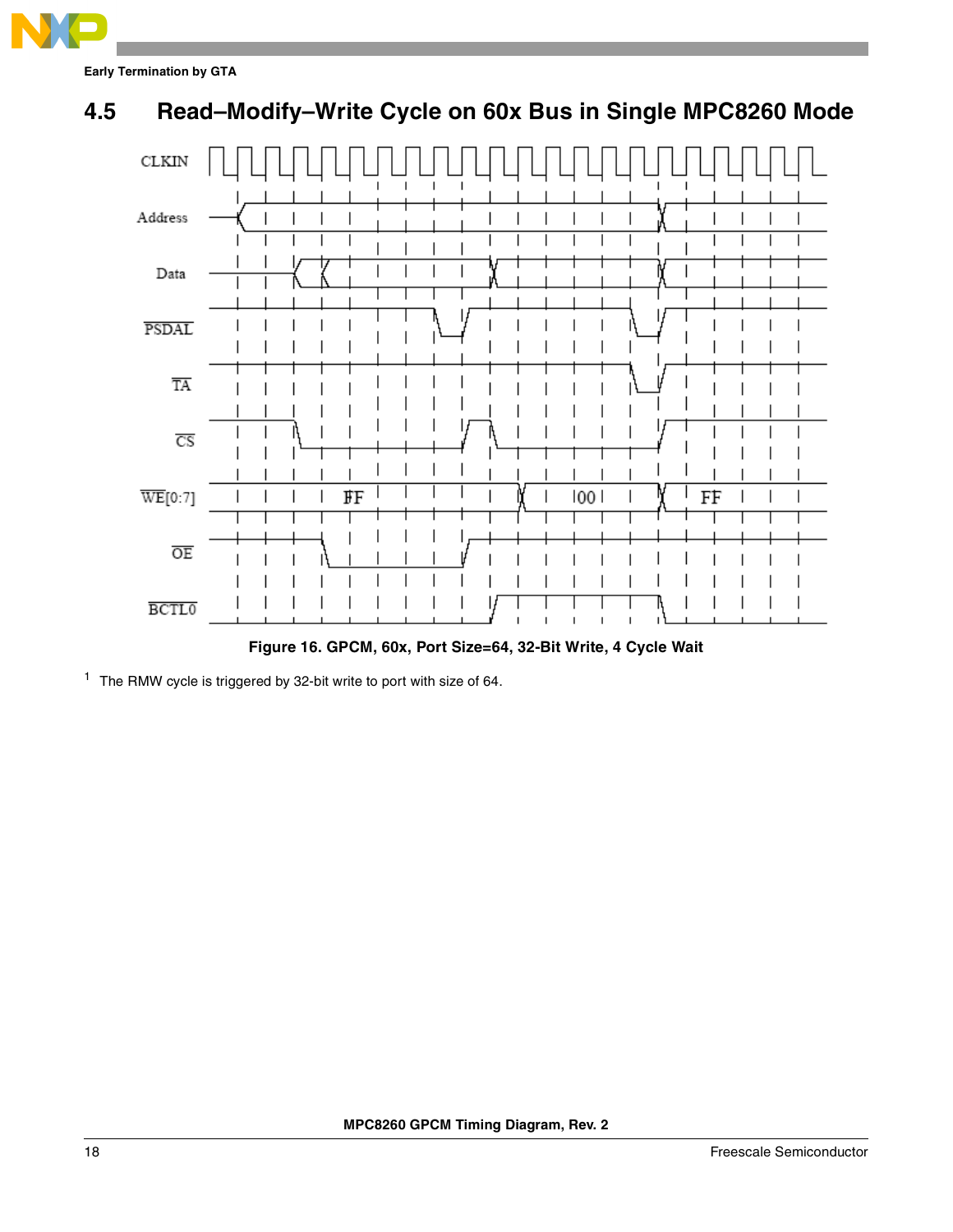



### **Figure 17. GPCM, Local Bus, Port Size=32, 32-Bit Write, 2 Cycle Wait**

<sup>1</sup> The BRx[DECC] is set to 10 (RMW parity checking). ECC can only work for 64-bit port, so it can't be used for local bus. The RMW cycle is triggered by 32-bit write to port with size of 32. It is interesting to note that for local bus, if port size=32, any size write including 32-bit will trigger the RMW cycle.

## <span id="page-18-0"></span>**5 ARTRY Cycle**

In 60x-compatible mode, the address transfer can be terminated with the requirement to retry if ARTRY is asserted during the address tenure and through the cycle following AACK. The assertion causes the entire transaction (address and data tenure) to be rerun.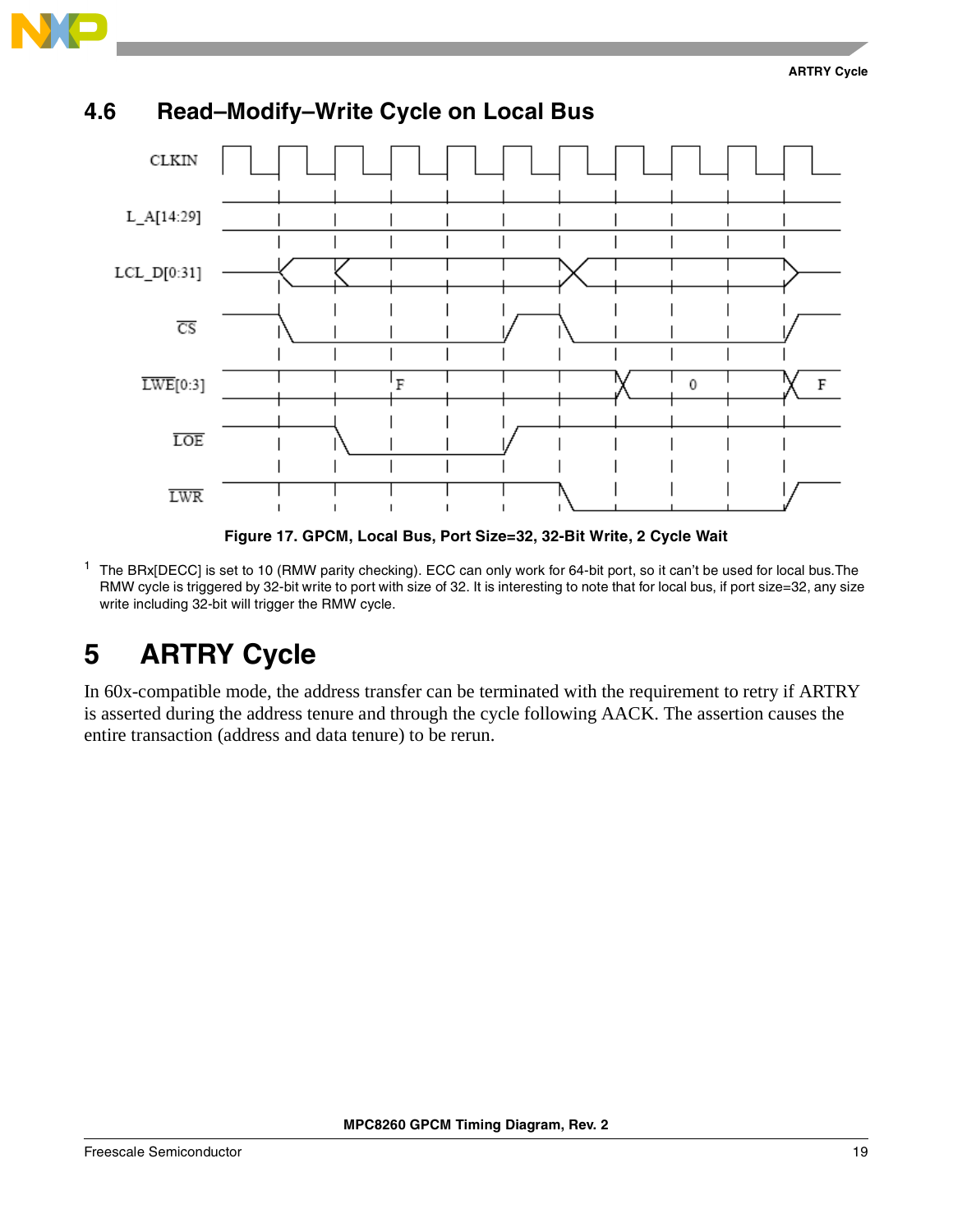

**ARTRY Cycle**

## **5.1 ARTRY Cycle in 60x–Compatible Mode, Port Size=32, 32–Bit Write**

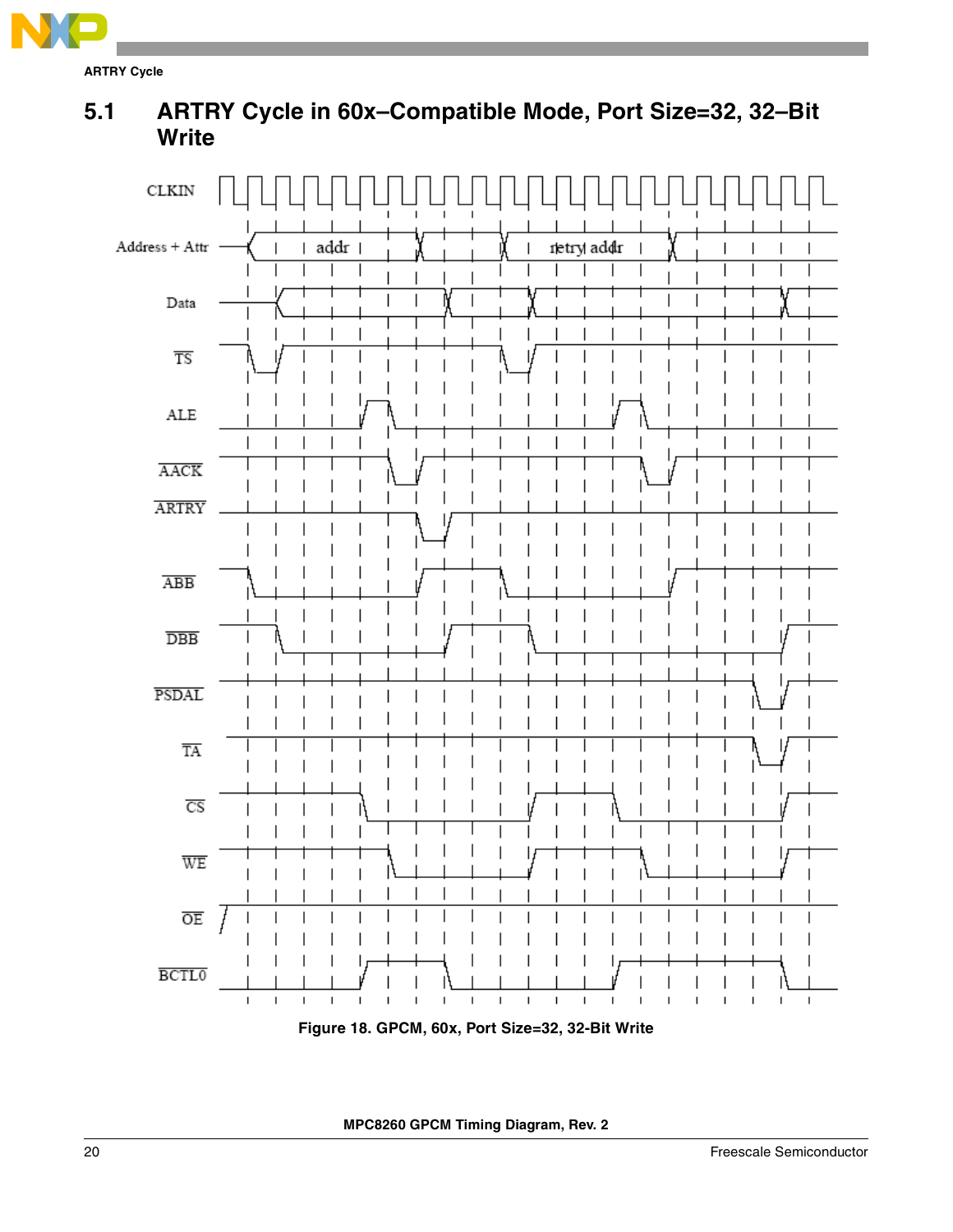

 $\overline{\phantom{a}}$ 

### **THIS PAGE INTENTIONALLY LEFT BLANK**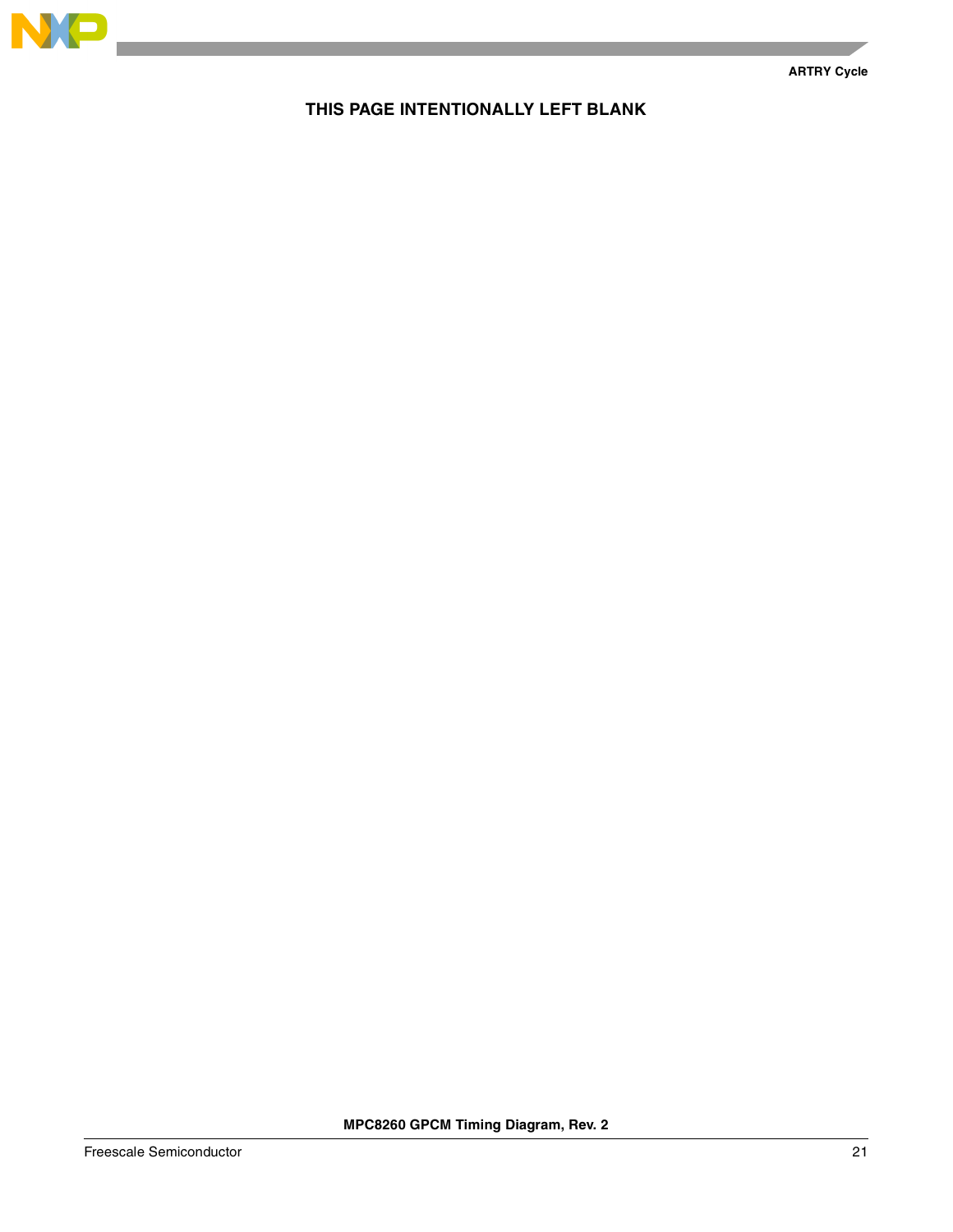

### **THIS PAGE INTENTIONALLY LEFT BLANK**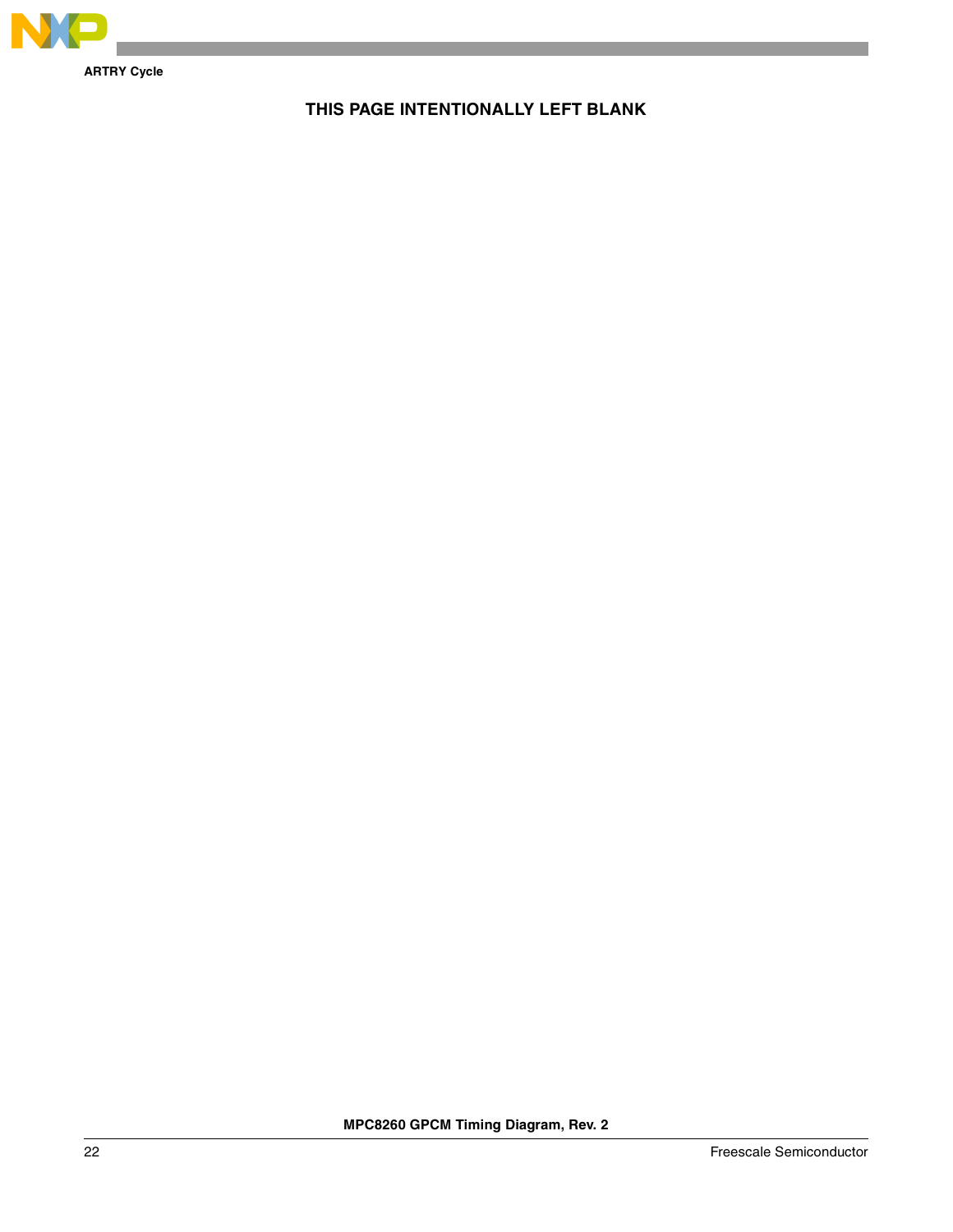

### **THIS PAGE INTENTIONALLY LEFT BLANK**